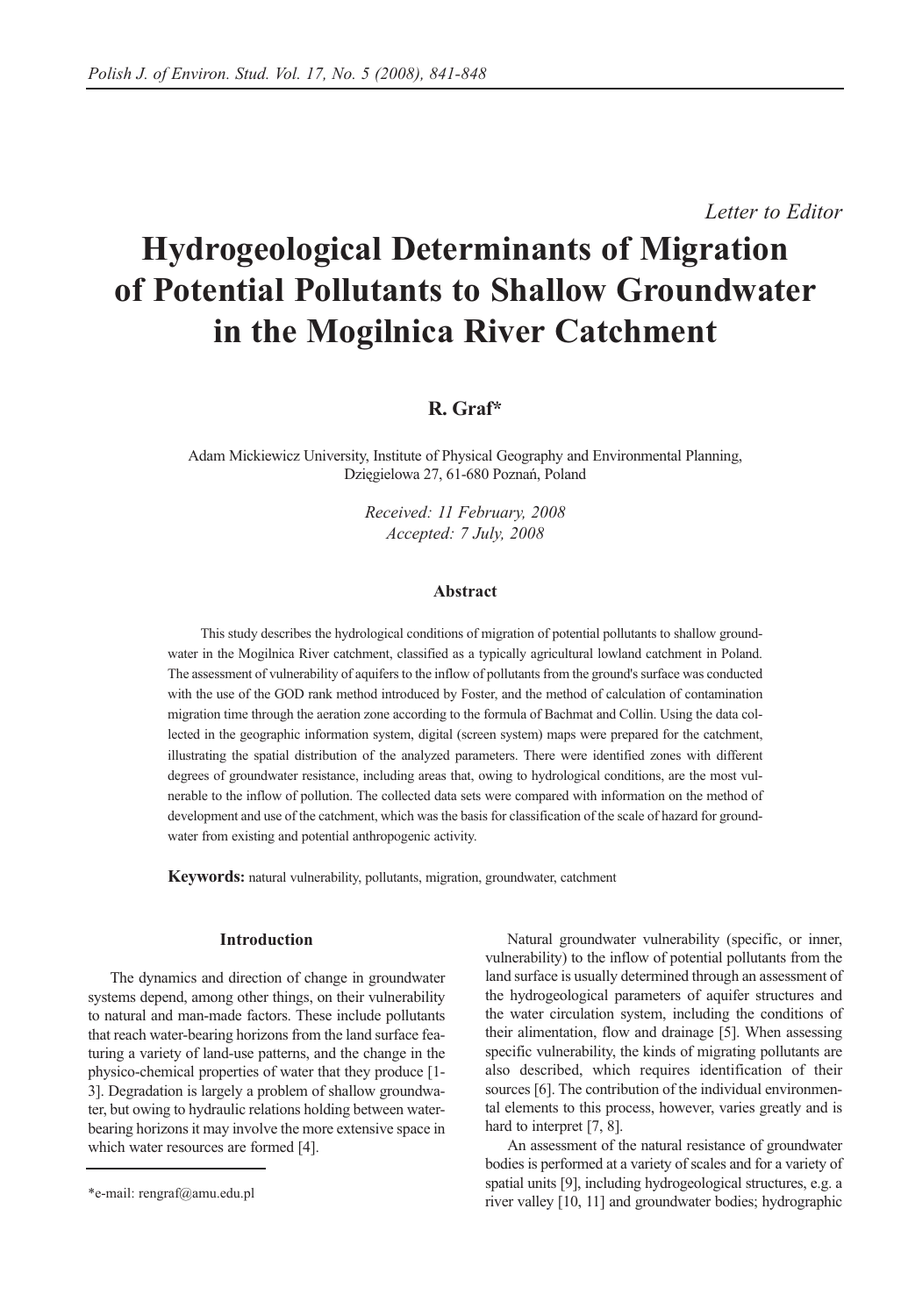units, e.g. a catchment [12, 13] and protected areas. Detailed analyses are also conducted on quasi-uniform surfaces, e.g. ones with similar land-use patterns, distinguished within larger spatial systems, which is especially significant with complex mathematical models and typology or regionalization tests. Diagnostic variable sets, created at each stage of groundwater system assessment, are the basis for preparation of maps and their vulnerability to anthropogenic activity. The collected geospatial data are reflected in the conceptual and mathematical models of groundwater systems that can be used on various levels of diagnostic and prognostic research [14-16].

Spatial differences in and the dynamics of processes involved in the penetration of pollutants from the land surface largely depend on the physical-geographic properties of the catchment as the basic space of formation of shallow groundwater resources. The assessment of hydrogeological conditions of migration of potential pollution to shallow groundwater was conducted for a typical lowland catchment used agriculturally. The object of research was the Mogilnica River catchment (Fig. 1) - a tributary of the Mosiński Channel (the Warta River drainage basin) located in the central part of the Wielkopolska Lowland (western Poland). This region is classified among the areas with the lowest precipitation recharge and the lowest water supplies in Poland, for which properly prepared strategies of development and water resources preservation are of fundamental significance. The assessment was carried out using Foster's GOD (Groundwater occurrence, Overlying lithology, Depth to water table) ranking method [17], and Bachmat and Collin's method [18] of assessment of the migration time of potential pollutants through the aeration zone. These methods are simplified from the point of view of the analyzed amount of diagnostic variables (3-4 diagnostic variables), but they require the application of spatial data, the obtaining and identification of which in relation to the catchment is quite a complex procedure. Hence, the reason behind this choice was, on the one hand, the access to detailed hydrological and morphological data of the catchment as the main criterion of pollution migration assessment, and on the other hand limited by the opportunity to verify the adopted models of distribution of the index of groundwater pollution vulnerability. With the use of both methods, the vulnerability index was determined and the time of migration of potential pollution to groundwater was calculated, and the interpretation of their spatial distribution was performed. At the successive stages of analysis, taking into consideration the level of human impact in the catchment, zones at the lowest and the highest risk to groundwater were identified as ones that require special care when planning new investment.

Verification of this type of model should be conducted on the basis of observation of groundwater quality in averaged time, made within a natural environment monitoring network. The Mogilnica River catchment is not sufficiently covered by environmental monitoring. There are two maps covering this area, a hydrographic and a sozological one, both at a scale of 1:50,000, which function as a database about conditions of the water cycle and also supply

information about the local natural environment, level of investment, and transformation. The study indicates a possibility of adaptation of digital databases collected in GIS for spatial analysis of chosen characteristics of shallow groundwater.

#### **Study Area**

The area chosen for study was the Mogilnica River catchment (Fig. 1). With an area of  $664,40 \text{ km}^2$ , it is located in the Wielkopolska Lowland on the Poznań Upland and partly in the Warsaw-Berlin Pradolina, in the so-called Obra River Section [19].

The research focused on shallow groundwater of the catchment's potamic zone, which occurs in Quaternary deposits forming a ground horizon and an upper inter-till horizon with an average thickness of 1-5 metres. The ground horizon has formed in the sand-gravel deposits of the pradolina terraces in the south and partly in the zone of outwash patches in the east of the catchment. The upper inter-till horizon occurs in the upland zone (the Opalenica Plain), which is a dominant unit here, the zone of endmorainic hills (the Międzyrzecz-Pniewy Hills), and older glaciotectonic structures in the western part of the area (the



Fig. 1. Location and river net system in the Mogilnica River catchment.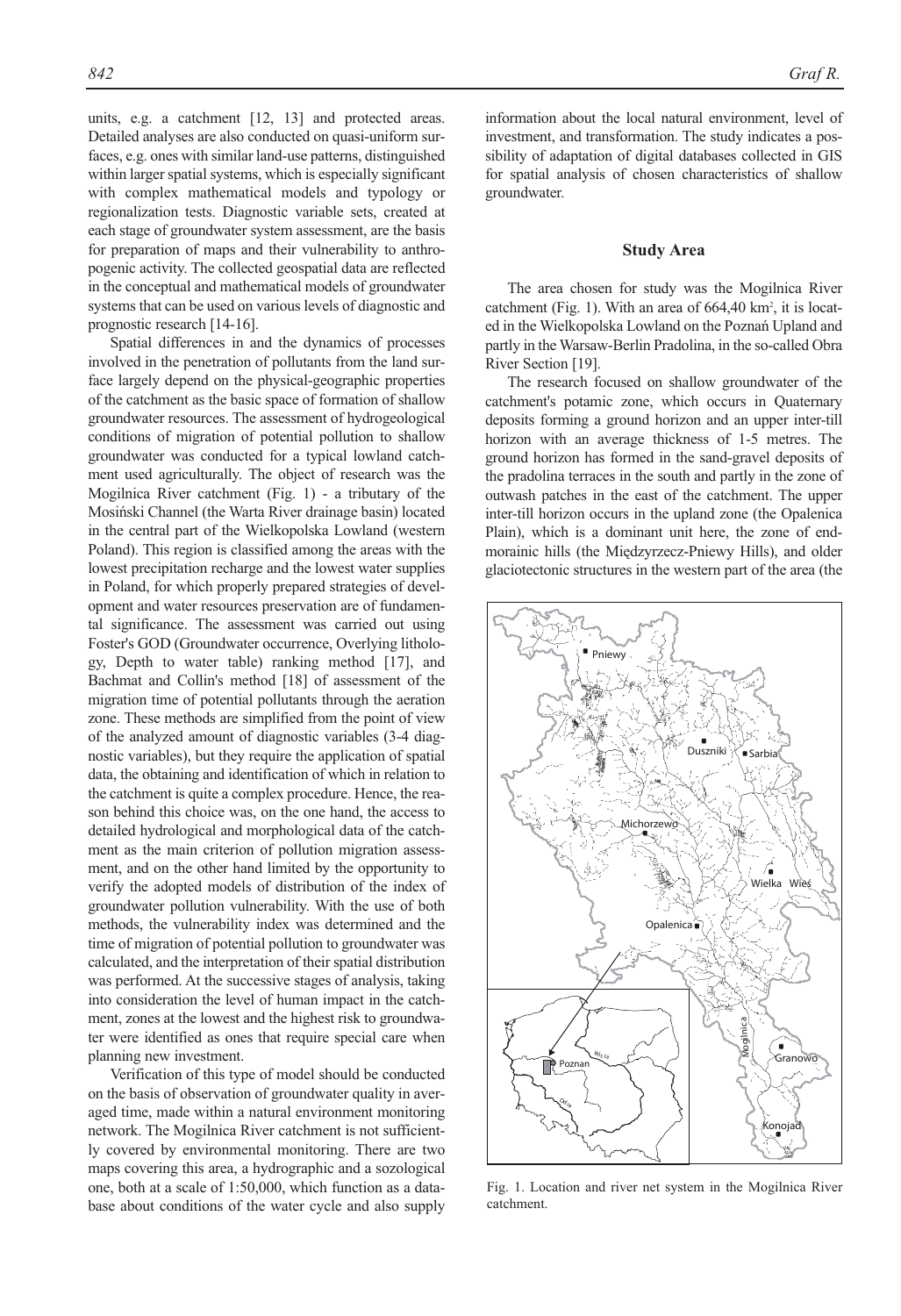Lwówek-Rakoniewice Rampart). Shallow groundwater can usually be found at a depth of up to 2 metres. The basic element in the lithology of the catchment's subsurface deposits is till (65%), which is an obstacle to alimentation of the water-bearing horizons and therefore screens them against the inflow of pollutants from the land surface. Only small fragments in the north (the Pniewy region) and west of the catchment are built of sandy deposits favourable to infiltration of precipitation, and hence to the migration of potential pollutants. The water-bearing horizon is also threatened by the inflow of groundwater from outside the study area. The degree of groundwater vulnerability to degradation is closely connected with the process of water renevability [20], which is of special importance in areas with low alimentation potential, and such is the Mogilnica River catchment.

According to A. Woś's climatic regionalization [21], almost the entire catchment lies in the Central Wielkopolska Region, which numbers among areas with the lowest rainfall in Poland which run in the range of 500- 550 mm (1996-2000) and decrease towards the east. Precipitation shortage and high evaporation loss, which is proved by negative values of average annual climactic water balance, influence the runoff value [22]. Unitary runoff is below  $q=3.0 \text{ dm}^3 s^1 \text{km}^2$  and counted among the lowest in Poland at the average value of  $q = 5.5$  dm<sup>3</sup>s<sup>-1</sup>km<sup>2</sup>. The unfavourable structure of water balance in the area is also evidenced by the low runoff coefficient, which for the Mogilnica River catchment in the Konojad profile reaches the value of 0.14 at the average for Poland at 0.27. Predicted climactic changes indicate a real danger of further reduction of water reserves of the Central Wielkopolska region. Progressive warming has been observed, reflected in the increase of the average annual temperature, but no clear tendencies of changes have been observed in the field of precipitation. According to E. Żmudzka [23], precipitation level in lowland Poland did not show a significant change pattern in the  $2<sup>nd</sup>$  half of the 20th c.

Owing to a land-use pattern dominated by arable land and grassland (about 80%), the catchment is counted among typically agricultural areas in the Wielkopolska Lowland, the information on the formation and protection of water reserves are significant.

#### **Research Procedure and Methods**

Groundwater vulnerability to various forms of man's interference is interpreted as a natural feature of a water system describing its ability to transform [24, 25]. As to the assessment of groundwater vulnerability to pollution, several groups of methods can be distinguished, e.g. those relying on a classification of hydrogeological conditions, hydrochemical, parametric, ranking, and marker ones, those employing the calculation of migration time, digital simulation models, as well as statistical and geostatistical methods [26, 27]. Some of them have been discussed, e.g. by Krogulec [28].

A significant group of methods employed in the system of assessment of groundwater vulnerability to pollution is that of ranking methods (of parameter indexation), which include the GOD, DRASIC, DIVERSITY and GPSRI methods as well as those (empirical formulae) calculating the time of water migration through the aeration and saturation zones [29]. In those methods the number of input elements is variable, and the hydrogeological criteria usually include: depth to the groundwater table, soil water permeability, degree of isolation of the body of groundwater, and filtration parameters of the water-bearing structures. These data are supplemented by climatic criteria and characteristics of the use and level of development of the study area. The above methods do not accommodate the type and properties of the polluting substances, nor the hydrogeochemical processes that can occur during the migration of the pollutants.

In the assessment of vulnerability of groundwater to pollution in the Mogilnica catchment, the GOD rank method suggested by Foster was used. The flow time of water through the aeration zone, determined with the use of the empirical formula by Bachmat and Collin, was used to assess the scale and degree of shallow groundwater hazard from migration of potential pollution originating from the surface of the ground. The assessment of vulnerability of groundwater to contamination was conducted in several stages. The preparatory stage, with determining the socalled "Input" (a term introduced by Foster) to the assessment system, involves the obtaining and preparation of data sets pertaining to selected features and their schematization. At the stage of "Output" from the assessment system, they are processed into the form of vulnerability index or groundwater hazard value. The vulnerability indices (measures) employed often accommodate the total interactive effect of the most crucial environmental parameters of groundwater susceptibility to external influences. In the final result, based on the adopted concepts, there are prepared area distributions (in the form of a screen or vector map) of the susceptibility degree and classes of groundwater hazard from pollution.

In the analysis use was made chiefly of the sets of data collected in a geographic system of spatial information, including hydrographic and sozological databases as well as the hydrographic and sozological maps of Poland at a scale of 1:50,000 each, prepared on their basis. The material was supplemented with data obtained from geological, geomorphological, soil and land use, and other thematic maps. The selected characteristics of a shallow groundwater system were taken using the cartographic research method. In the procedure a raster data structure was adopted based on a local discretization grid with 2,870 calculation blocks and an area of 0.25 km<sup>2</sup> in which isotropic conditions were assumed while not excluding a variability of parameters among them. For every assessment field, the values of entry parameters were selected and then the exit index in the form of vulnerability degree and pollution migration time, which was in turn the basis for the assessment of the degree of groundwater hazard.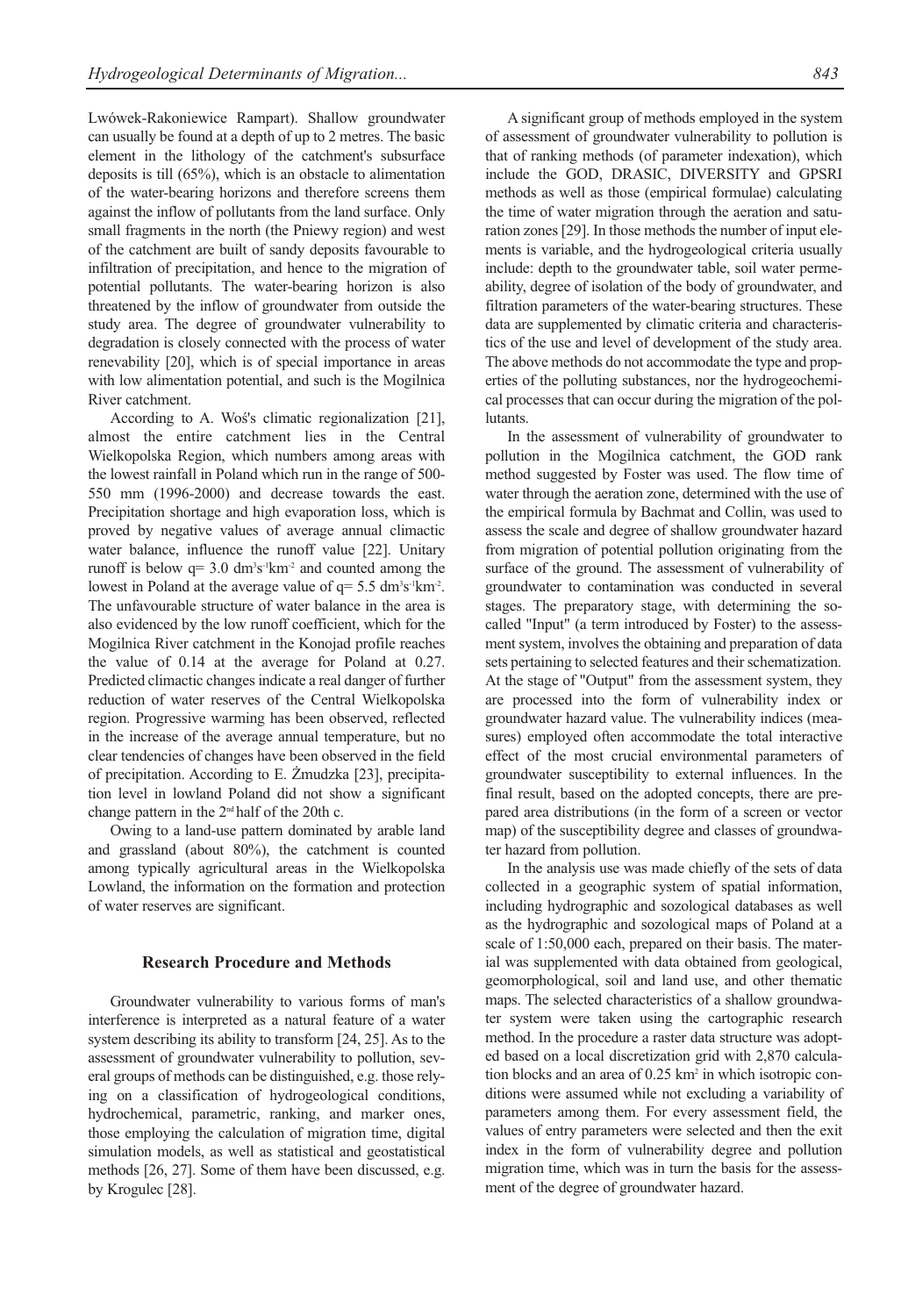| (1) Isolation of water-bearing horizons       |                          |                          | (2) Lithology of subsurface deposits |                                                                               |               | (3) Depth to the groundwater level |               |                |
|-----------------------------------------------|--------------------------|--------------------------|--------------------------------------|-------------------------------------------------------------------------------|---------------|------------------------------------|---------------|----------------|
| Degree of screening                           | Area [km <sup>-2</sup> ] | $\frac{0}{0}$            | Kind of deposits                     | Area [km <sup>-2</sup> ]                                                      | $\frac{0}{0}$ | Depth zones                        | Area $[km^2]$ | $\frac{0}{0}$  |
| <b>Isolating</b>                              | 248.5                    | 37.4                     | Till                                 | 439.2                                                                         | 66.1          | $\leq$ 2                           | 378           | 56.9           |
| Partly isolating                              | 233.8                    | 35.2                     | Organic soil (Peats)                 | 183.4                                                                         | 27.6          | $2 - 5$                            | 227.9         | 34.3           |
| Partly exposed                                | 82.4                     | 12.4                     | Fluvioglacial sands<br>and gravels   | 5.3                                                                           | 5.5           | $5 - 10$                           | 41.9          | 6.3            |
| Variable isolation<br>(organic soil)          | 69.1                     | 10.4                     | Dune sands                           | 36.5                                                                          | 0.8           | $10 - 20$                          | 10.6          | 1.6            |
| <b>Exposed</b> deposits                       | 30.6                     | 4.6                      |                                      |                                                                               |               | $20 - 50$                          | 6             | 0.9            |
| (4) Vulnerability of groundwater to pollution |                          |                          |                                      | (5) Risk to groundwater resulting from the time of<br>migration of pollutants |               |                                    |               |                |
| GOD index                                     |                          | Area [km <sup>-2</sup> ] | $\frac{0}{0}$                        | Risk /Time                                                                    |               | Area [km <sup>-2</sup> ]           | $\frac{0}{0}$ |                |
| High                                          |                          | $\overline{4}$           | 0.6                                  | High $/ < 5$ years                                                            |               | 129.6                              | 19.5          |                |
| Moderate                                      |                          | 25.2                     | 3.8                                  | Modereate / 5-25 years                                                        |               | 368.7                              | 55.5          |                |
| Low                                           |                          | 108.3                    | 16.3                                 | Low $/$ 25-100 years                                                          |               | 152.8                              | 23            |                |
| Very low (variable)                           |                          | 526.9                    | 79.3                                 | Practically no risk $/$ > 100 years                                           |               |                                    | 13.3          | $\overline{2}$ |

Table 1. Diagnostic variables (1-3) of the space of migration of potential pollutants and the index of vulnerability and scale of risk to shallow groundwater (4-5) in the Mogilnica River catchment.

In the GOD procedure an assessment is made of three elements: degree of isolation of the water body (Input 1), type of subsurface deposits (Input 2), and depth to the groundwater table (Input 3). Those characteristics are each assigned a multiplier value which differentiates the rank of the given characteristic in the inflow of pollutants from the surface. The index of groundwater vulnerability to pollution (Output) is calculated as a product of the three multipliers (GOD =  $I_1$  x  $I_2$  x  $I_3$ ) and assumes values between 0 and 1. According to the GOD formula, vulnerability can be classed as very low (0-0.1), through low (0.1-0.3), moderate (0.3-05) and high (0.5-0.7), to very high (0.7-1.0).

The level of isolation of the water-bearing horizons was determined through the analysis of the lithological properties of soils and their permeability. Using the hydrographic database, at the preliminary stage, there were indicated soils with varying permeability degrees: average, poor, very poor and variable (organic soils), and diversified (anthropogenic soils), which were then assigned the proper isolation degree. In this procedure a hydrogeological classification of deposits by the criterion of water permeability was performed. There were distinguished in the Mogilnica River catchment five groups of deposits with different screening properties (Table 1): exposed deposits (regolith, gravels, sands of various grain sizes), partly exposed, partly isolating, and isolating (packed soils, tills, silts, and man-made soils). Organic soils, whose permeability varies owing to periodic changes in humidity, were put in the class of those with temporally variable isolating properties. The analysis showed those partly and fully isolating to be dominant; they occupy a total of 72.6% of the catchment area. The least extensive (about 6%) are exposed soils, which can largely be found in the watershed zones.

On the basis of the available data and thematic maps, the types of deposit and the thickness of the aeration zone were described. The area distribution of subsurface formations relates directly to the distribution of the isolation degree and soil permeability classes. The result indicates that the area considered is dominated by morainic upland tills (Table 1), together with those of the end-morainic zone they cover most of the catchment area (66%). The smallest area is covered with dune sands that occurs in the southwestern part of the catchment. Fluvioglacial sands and gravel spread in the eastern part of the catchment, mainly from the northwest to southeast and organic soil (peats) occurs mainly along basic watercourses.

The distribution of depths to the groundwater table in the catchment was obtained from the pattern of hydroisobaths, which is entered in a hydrographic database under a concrete date of field mapping. To obtain comparative data and determine boundary values for the groundwater system under study, this information was supplemented with regime characteristics, which allowed a verification of the depth distribution of the groundwater table, and hence of the thickness of the aeration zone under average and extreme conditions. An analysis carried out for average conditions revealed that the groundwater table of the first water-bearing horizon in the Mogilnica River catchment occurred at a depth of 0.5 m to 25 m below ground level, but in most of the area (48.2%) it could be found at a depth of 1-2 m b.g.l. Together with the zones of the shallowest groundwater occurrence (0-1 m b.g.l.), they occupy more than 50% of the total catchment area (Table 1).

The prevalence of areas with a shallow-lying groundwater table can be a factor favourable to the supply of pollutants from the land surface, in the absence of an isolating surface.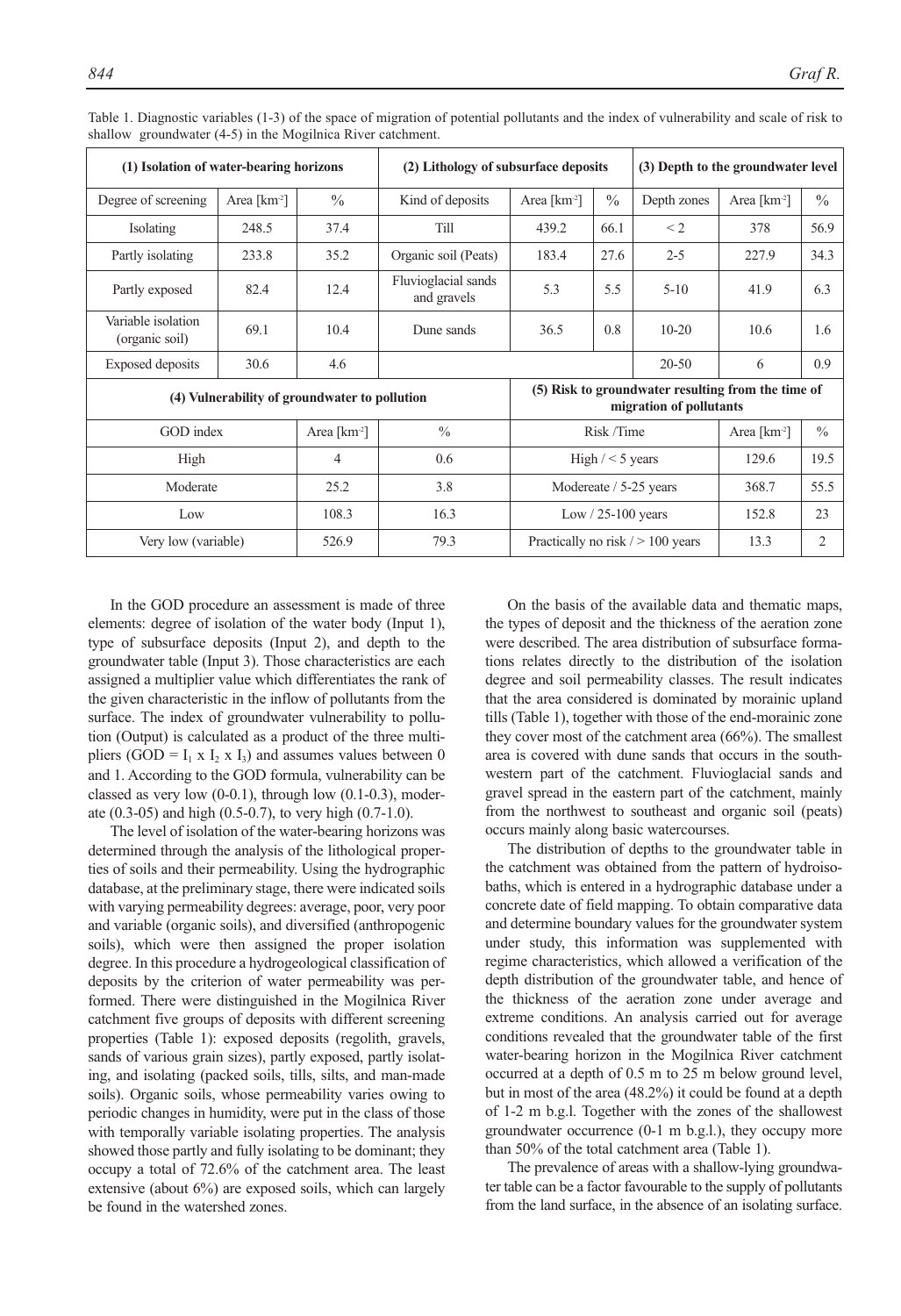However, in the case of the Mogilnica River catchment, this situation can only affect local zones where the subsurface structure of tills has been transformed, e.g. there has appeared a crack or a flattening. Zones with an elevated filtration coefficient developing in till covers are privileged places in groundwater alimentation.

The calculation of the time of water infiltration through the aeration zone (t) according to Bachmat and Collin's formula ( $t= dMv/EI$ ) requires the following variables: thickness of the aeration zone - depth to groundwater (d), average moisture by volume of deposits in the aeration zone (Mv), and index of annual effective infiltration of precipitation (EI). On the basis of the estimated migration time, groundwater bodies are classed from ones at practically no risk (time in excess of 100 years), through those for which the risk is low (25-100 years), moderate (5-25 years), high (2-5 years), to very high (below 2 years).

In a part of the assessment of migration of potential pollution originating from the surface of the area, there were data sets collected at the stage of the GOD index component analysis. It concerned mainly the types of formations and the thickness of the aeration zone. In the study, at the stage of entry data preparation, land (soil) groups were selected, with different degrees of influence on local water



Fig. 2. Vulnerability of groundwater to pollution from the land surface (the GOD method) – an Output stage: 1- high, 2- moderate, 3- low, 4- very low (variable).

circulation (soil maps), and also on the process of rainwater infiltration into shallow groundwater. The basis was the identification of homogenous zones of the water regime and then the use of these data in the spatial variability analysis of the time of pollution migration through the aeration zone. The migration time of water (pollution) through the aeration zone, estimated on the basis of the formula used, refers to the hydrological cycle occurring at average conditions of recharge and loss of water from the waterbearing system; therefore, it is also dependent on the humidity degree of subsurface soil. In determining the volumetric moisture of the aeration zone soil, there were adopted values suggested by S. Witczak and A. Żurek [30]. The effective infiltration index of precipitation, which is also taken into account in an empirical formula, was taken from E. Gawron [31]. There is a predominance of areas (67%) in which effective infiltration was less than 50 mm per year (5% of annual rainfall). The highest effective infiltration figures exceeded 150 mm and were calculated for areas with a favourable type of groundwater alimentation and the effective infiltration index even amounting to 20- 30% of annual rainfall.

The information about the vulnerability (the GOD index) and class of risk to groundwater posed by the migration of



Fig. 3. Risk to groundwater resulting from the time of migration of water through the aeration zone – an Output stage: 1- high (<5 years), 2- moderate (5-25 years), 3- low (25-100 years), 4- practically no risk (> 100 years).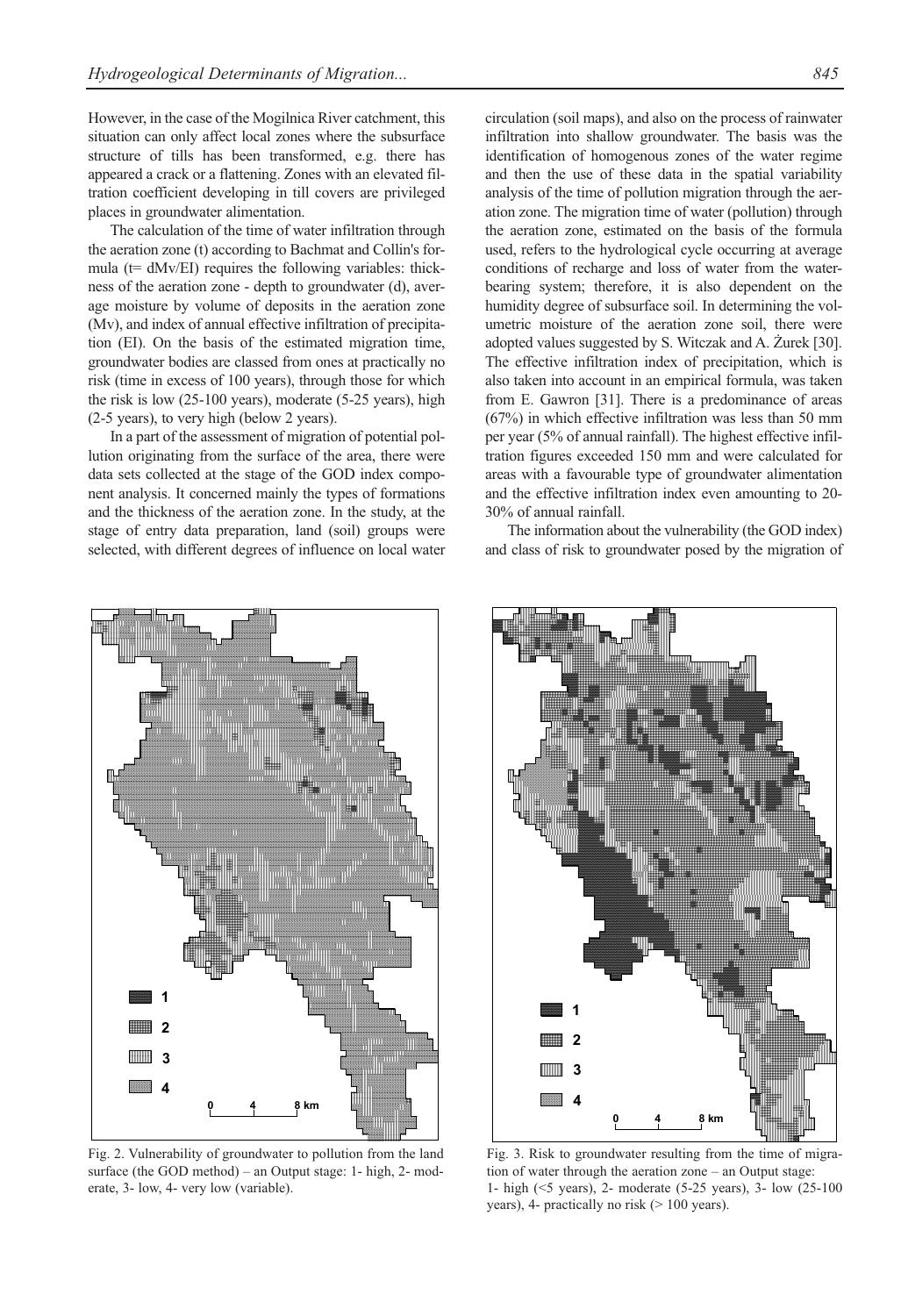potential pollutants in the Mogilnica River catchment was compared with data on the land-use pattern in the catchment and the spatial distribution of point pollution sources in the form of storage yards of raw materials and fuels, and municipal refuse tips. In addition, using the sozological database, those ventures were located in a catchment that may significantly affect the environment, including the ecological state of the groundwater system, e.g. chicken or pig farms.

#### **Discussion of Results**

Using the assumptions of the adopted methods of assessment of groundwater vulnerability, an analysis was made of the spatial distribution of basic hydrogeological parameters controlling the conditions of alimentation and the possibility of pollutants penetrating along this pathway from the land surface to the aquifer systems. The parameters included in this group were quasi-stationary and variable in time, e.g. depth to the groundwater table, which depends among other things on the frequency of humid and dry periods determining the alimentation potential of the water-bearing horizons.

Because of the type of subsurface formations (moraine tills) and their isolating character, it was assumed in the initial stage of the analysis that vulnerability of groundwater to contamination, mainly of the area type, should be low and the degree of hazard from external influences - insignificant. In the zones where organic formations occur, it was assumed that the degree of groundwater vulnerability to the inflow of pollution is highly dependent on the degree of soil humidity. In periods of high humidity, organic soil is the zone limiting precipitation infiltration and in dry periods, the coefficient of hydraulic conductivity for peats can reach  $10^{-3}$  ms<sup>-1</sup>.

When analyzing the distribution of the GOD vulnerability index, only four out of the five degrees of groundwater vulnerability to pollutants from the land surface were identified in the Mogilnica River catchment (Fig. 2). The groundwater was found to show a low degree of vulnerability, at  $0.1$ , with very low  $(0-0.1)$  and high  $(0.5-0.7)$  as the extreme degrees. Values describing the degree of vulnerability as very high  $(0.7-1.0)$  were not recorded. Groundwater with very low, though variable, vulnerability could be found in 80% of the area, while zones where groundwater was at high risk occupied a mere 0.6% (Table l). This follows from the fact that most of the catchment area is covered with till, which screens the shallow groundwater from the inflow of pollution. High vulnerability was determined in the north of the catchment, while zones where groundwater was found to be moderately vulnerable were identified mainly in the southwestern and northeastern parts of the catchment.

The results obtained with the help of the GOD method follow from the criteria and assumptions adopted, hence there is a strong dependence of the vulnerability index on the kind of subsurface deposits and depth to the groundwater table, i.e. elements relating to the structure and state of the aquifer system. Studies of groundwater dynamics in the

Mogilnica River catchment have shown there to be significant variations in the position of the water table at a given stage of resource formation, especially in zones of its shallowest occurrence, i.e. to a depth of 2 m, significant changes in the position of the water table in a particular phase of resources formation, which may influence the variation in the index of vulnerability of water to pollution. Vulnerability of shallow groundwater to anthropogenic influences will increase during replenishing of water resources, when rising of the water table is usually registered, which means the decrease of the depth of its occurrence. In the conditions of limited recharging or its absence, when water resources are drawn in, the lowering of the water table lengthens the path of potential pollution from the soil surface.

The assessment of the degree of risk to groundwater in the Mogilnica River catchment resulting from the migration time of water through the aeration zone showed more than half of the area (about 56%) to be at moderate risk and nearly 20% at high risk (Fig. 3). This means that the migration of potential pollutants can take from 5 to 25 years and from 2 to 5 years, respectively (Table 1). The remaining groundwater is generally at low risk (23%) or at no risk at all (2%). Highly threatened areas were found mostly in the southwestern and fragments of the northeastern and central parts of the catchment. No zones were identified in which groundwater would be very strongly (< 2 years) susceptible to the migration of potential pollutants. In this case the elements modifying the conditions of inflow of pollutants to groundwater from the land surface are the pathway (thickness of the aeration zone) and the speed of vertical migration, which are considered parameters variable in time.

The groundwater bodies most vulnerable to pollution were those in sandy zones devoid of an isolating overlay, and hence of a protection against the inflow of polluting substances. These zones roughly coincide with areas for which the calculated pollution migration time was shorter than 5 years. This land is largely covered with woodland complexes showing (15%) a low level of transformation and development, hence the human impact on the groundwater environment here is only slight. However, one cannot rule out a situation when the inflow of pollutants to groundwater will form outside the zone of its occurrence.

In river valleys the element making groundwater highly vulnerable to degradation is a small thickness of the aeration zone, about 1 m, and often an absence of deposits screening it from the surface. Besides, river valleys as zones of concentration of groundwater flow can be places of accumulation of groundwater-borne pollutants [32, 33].

Given the agricultural use of the catchment, one should first of all consider an areal inflow of pollutants [34], especially to groundwater, whose table lies at a depth of no more than 2 m b.g.l. In the study area elevated levels of nitrogen compounds were recorded in groundwater, which puts the communes of Buk, Duszniki and Opalenica situated in the Mogilnica River catchment in the class of zones at special risk, ones in which the outflow of nitrogen from agricultural land should be reduced. Besides, the threat to groundwater in the catchment is amplified by point sources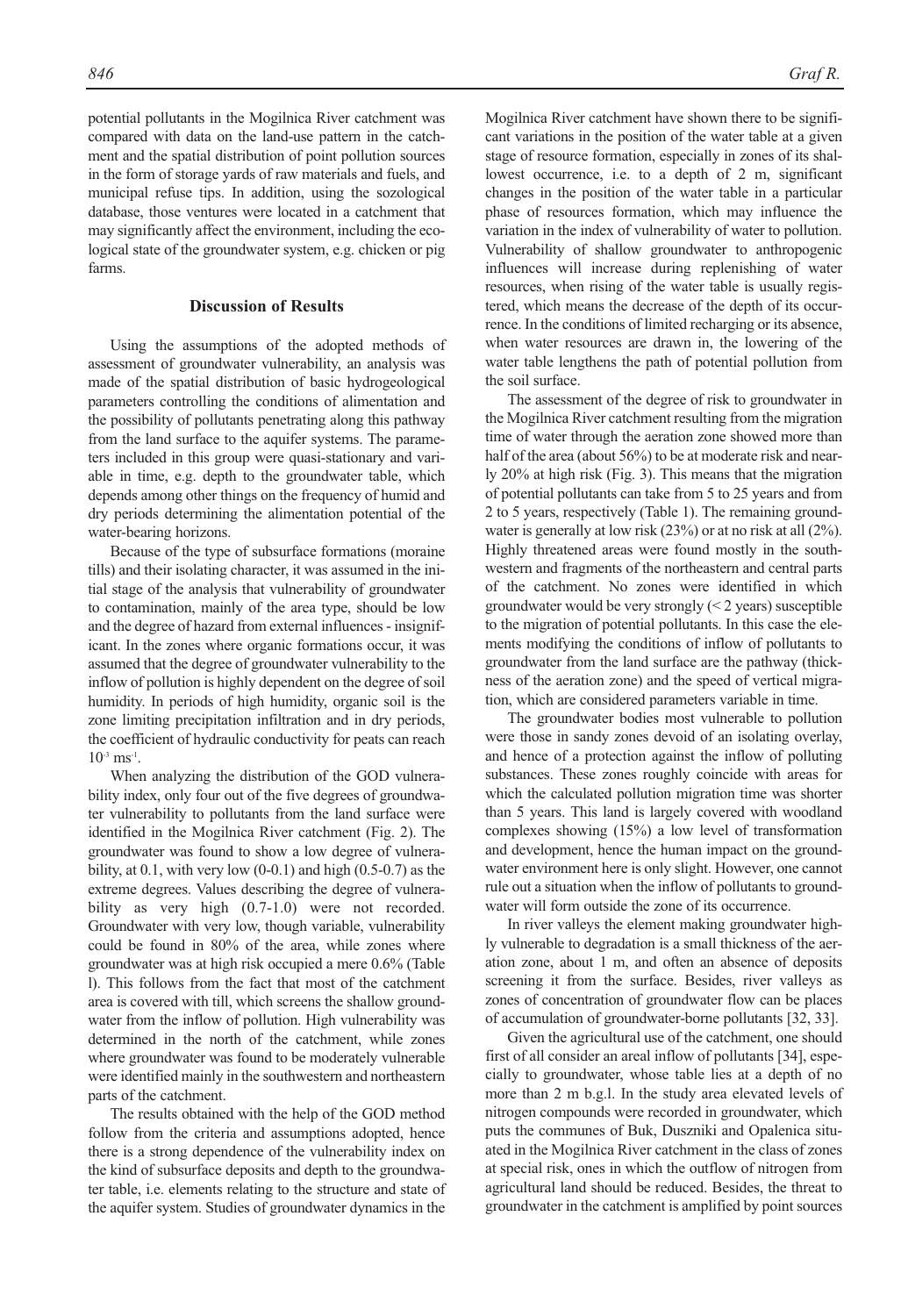of pollutants in the form of storage yards of raw materials and fuels, and municipal refuse tips (more than 100 objects), which were identified using the sozological database. There are also other kinds of activity found in the Mogilnica River catchment that may significantly affect the hydrosphere, including the ecological state of the groundwater system, e.g. chicken or pig farms (Sarbia, Michorzewo). Another problem is the lack of sewage in many scattered settlement units, which enhances the risk of shallow groundwater being contaminated with household sewage.

The use of the GOD ranking method and the method based on the pollution migration time to assess the vulnerability of shallow groundwater in the Mogilnica River catchment to pollutants, made it possible to distinguish zones showing various degrees of resistance to man-made factors. In evaluating the vulnerability of shallow groundwater to the inflow of potential pollutants from the land surface and the risk this posed, account was taken mainly of hydrogeological determinants of the migration process: the degree of isolation of the water-bearing horizons, kinds of subsurface deposits, and depth to the groundwater table. However, there are also many other natural and man-made factors which greatly affect the movement and accumulation of water-borne compounds. Hence the results obtained with the help of the above methods should be treated as approximate estimates, owing to the incomplete knowledge of the aquifer system as well as several simplifications and the schematisation of data. The results of modelling of potential groundwater vulnerability based on ranking and matrix methods are usually interpreted in terms of a tendency or probability, which requires their verification through the monitoring of groundwater quality [35]. A similar inverse relation between the results of vulnerability indices (e.g. DRASTIC) and the real groundwater pollution was observed by, among others, the authors of the EPA [36] and GAO/PEMD [37] reports. In order to compare the (temporary) results of groundwater quality measurements with the results of the vulnerability model, the conditions of introduction of pollution into the environment should be taken into consideration, or it should be assumed that it was introduced evenly on the entire tested area. Such data are possible to obtain only in experimental catchments. In addition, in the case of verification of vulnerability models, there often appears the problem of representativeness of point measurements in the assessment of the quality of the spatial model.

## **Conclusions**

The obtained picture is exclusively a product of the criteria adopted, dominant among which is a group of selected hydrogeological parameters. In the methods employed, the analysis focuses on the spatial variability of the parameters rather than on the hydrodynamic state of the groundwater table and relations between the zones of its alimentation and drainage. In the method of calculating the migration time of pollutants, taking into consideration elements connected with the infiltration type of alimentation improves the amount and quality of information, which allows a more detailed analysis of factors controlling the process in question. Of crucial significance for the protection of groundwater against pollution are zones of its direct alimentation, which are also privileged areas in the migration of potential pollutants. Besides, the stream of groundwater moving to the drainage zones can also form of waters from regions where the groundwater regime largely depends on alimentation from neighbouring areas. In the Mogilnica River catchment it was found that shallow groundwater could be nourished by confined water, and that the Wielkopolska Buried Valley, the chief exploitation level, could be nourished by waters of the ground horizon, especially in the zones of hydrogeological windows [38].

A quantitative expression of the characteristics of individual catchment subsystems, including shallow subsurface water, is a starting point for conducting spatial analysis of variability of individual parameters and comparative analyses between various units, e.g. catchments or groundwater reservoirs. Apart from that, characteristics of the shallow groundwater system are used to prepare conceptual models and mathematical models of water filtration or pollution transport [39, 40], that are created for uniform groundwater bodies, according to the guidelines of the Framework Water Directive. The results of analyses of the degree of groundwater vulnerability and hazard from pollution will be a fundamental element in determining the strategy of balanced use of water resources in agriculturally used catchments.

#### **References**

- 1. ŁUCZKIEWICZ A., QUAN B. Soil and Groundwater Fecal Contamination as a Result of Sewage Sludge Land Application. Polish Journal of Environmental Studies **16**(4), 587, **2007**.
- 2. POLKOWSKA Ż., ZABIEGAŁA B., GÓRECKI T., NAMIEŚNIK J. Contamination of Runoff Waters from Roads with High Traffic Intensity in the Urban Region of Gdańsk, Poland. Polish Journal of Environmental Studies **14**(6), 799, **2005**.
- TALALAJ I. A., DZIENIS L. Influence of Leachate on Quality of Underground Waters. Polish Journal of Environmental Studies **16**(1), 139, **2007**.
- 4. SEILER K-P., LINDNER W. Near- surface and deep groundwater. Journal of Hydrology **165**(1-4), 33, **1995**.
- 5. ROBINS N.S. Groundwater pollution, aquifer recharge and vulnerability. Geol. Soc. Lond Spec. Publ. 120, **1998**.
- 6. ŻUREK A., WITCZAK S., DUDA R. Vulnerability assessment in fissured aquifers. Groundwater quality and vulnerability. Rubin H., Rubin K., Witkowski A.J. (ed.). Studies of the Department of Earth Sciences of the Silesian University, Sosnowiec, **22**, 241, **2002** [In Polish].
- WINTER T.C. Relation of the streams, lakes and wetlands to groundwater flow systems. Hydrogeology Journal **7**, 28, **1999**.
- 8. SCANLON B.R., GOLDSMITH R.S. Field study of spatial vulnerability in unsaturated flow beneath and adjacent to playas. Water Resources Res. **33**, 2239, **1997**.
- 9. ZIJL W. Scale aspects of groundwater flow and transport systems . Hydrogeology Journal **7**, 139, **1999**.